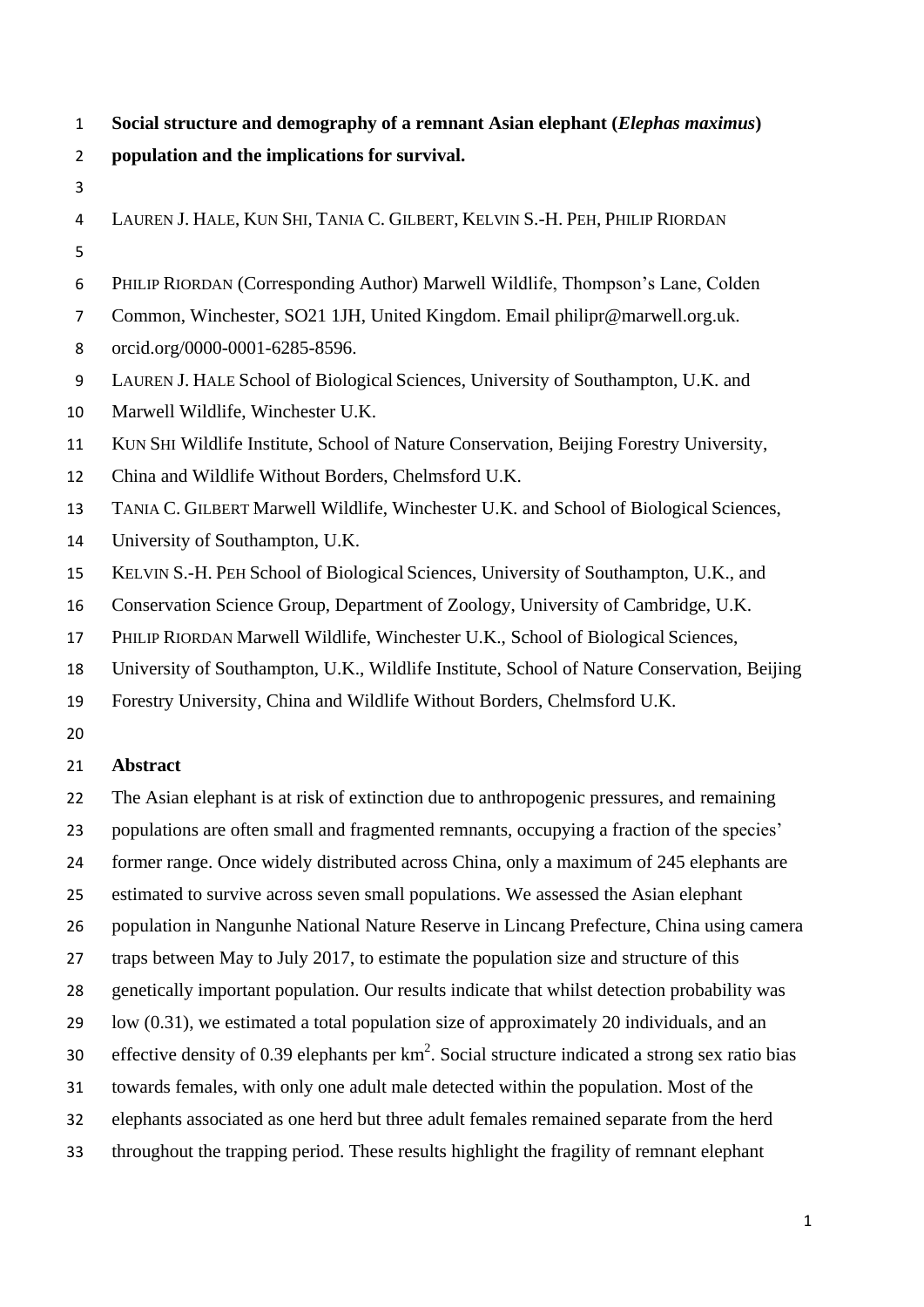- populations such as Nangunhe and we suggest options such as a managed metapopulation
- approach for their continued survival in China and more widely.
- 

### **Keywords**

Habitat fragmentation, population thresholds, demographic survival, camera trapping,

- protected areas, People's Republic of China, Yunnan Province.
- 

## **Introduction**

- Global elephant populations are declining. All surviving elephant species, the African bush
- elephant (*Loxodonta africana*), African forest elephant (*L. cyclotis*) and Asian elephant
- (*Elephas maximus*) are currently at risk of extinction due to habitat loss and fragmentation.
- These threats are further compounded by illegal poaching for ivory, meat and skin (Blanc,
- 2008; Choudhury *et al*., 2008). Once widespread across Asia, the Asian elephant is now the
- most threatened among the extant species, listed as Endangered by the IUCN Red List of

Threatened Species (Choudhury *et al*., 2008). There are an estimated 41,000-52,000 animals

- in the wild, occurring in restricted populations in remaining range countries (Choudhury *et*
- *al*., 2008). Given the increased extinction risk posed by population restriction and
- fragmentation (Lacy, 2000; Frankham, 2005), especially for larger-bodied species (Hilbers *et*
- *al.*, 2017), it is important to understand the demography of remaining small populations so
- that effective management can be enacted.
- 

Once widely distributed over Southern China, only 221-245 elephants are now estimated to

- remain in Lincang, Pu'Er and Xishuangbanna Prefectures in southern Yunnan Province
- (Zhang *et al*., 2015). The population is fragmented into seven poorly connected sub-
- populations, with only four of these containing more than 40 individuals (Zhang *et al*., 2015).
- Fragmentation has been driven by ongoing human population expansion, rapid land
- conversion to agriculture and expanding urbanisation (Choudhury *et al*., 2008). Remnant
- populations are restricted to 'pocketed herds' in small forest fragments within a human-
- dominated landscape (Choudhury *et al*., 2008). These small isolated populations are likely to
- suffer from genetic impoverishment and demographic stochasticity leading to an increased

risk of extinction (Frankham, 2003; Lande, 1993).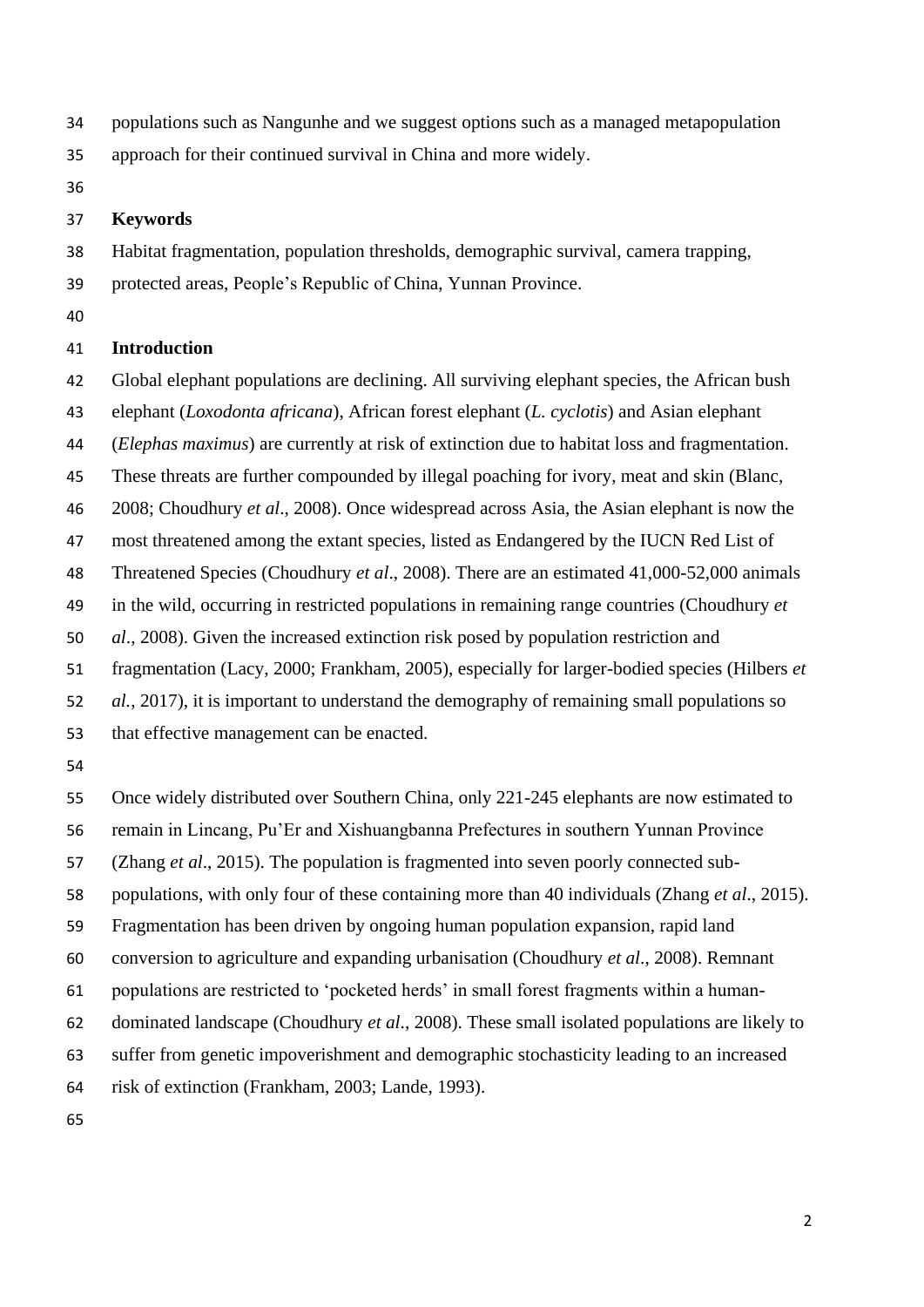This study aims to determine the demographic and social structures of elephants in a remnant 67 population in Nangunhe National Nature Reserve (南滚河国家级自然保护区), Lincang Prefecture, situated on the border between China and Myanmar. Previous studies of elephants in Nangunhe have focused on either habitat associations (Feng *et al*., 2010) or as part of national assessments of population size (e.g. Zhang *et al.*, 2015). The elephant population in Nangunhe is regarded as genetically distinct, despite a small population size estimated at 20- 23 individuals in 2014, with the highest nucleotide and mitochondrial haplotype diversity of all China's elephant populations (Zhang *et al*., 2015). The importance of the Nangunhe population for elephant conservation in China, and the region more generally, is therefore potentially significant. Here, we aim to provide important insights that might improve conservation of Asian elephants, offering support for a metapopulation management

- approach.
- 

## **Study area**

80 Nangunhe National Nature Reserve is a 708  $km^2$  national protected area located in the south of Lincang Prefecture (Bohnett *et al*., 2015). It lies within the southwest monsoon climate

zone and supports bamboo forest, monsoon evergreen broadleaved forest, seasonal rainforest,

83 shrubland and tall grassland (Liu *et al.*, 2016). The reserve includes an 85.3  $\text{km}^2$  core zone,

84 89.4  $\text{km}^2$  buffer zone and 101.8  $\text{km}^2$  experimental zone within Cangyuan county, with the

85 remaining 431.5 km<sup>2</sup> in Gengma county. Elephants are restricted to the section of the reserve

in Cangyuan county, predominantly utilising the core zone in the west (fig. 1), which

experiences minimal human disturbance (Yunnan Forestry Administration, unpublished

data). The reserve is isolated from other forested protected areas supporting elephant

populations in China as the human-dominated landscape prevents elephant movement

between fragments.

#### **Methods**

 A total of 36 active motion-triggered camera traps (26 Onick AM-999, eight Ltl Acorn 6210 94 and two ScoutGuard SG560K), with infra-red illumination, were placed over a 44 km<sup>2</sup> area within the core zone of the reserve (23°14'38" N 99°00'24" E) to determine elephant population size, density and social structure (fig. 1). The cameras were active for 47 days between May and July 2017 (the rainy season), although not all cameras were continually operational over the entire period, giving 1,394 trap days. The reserve manager advised that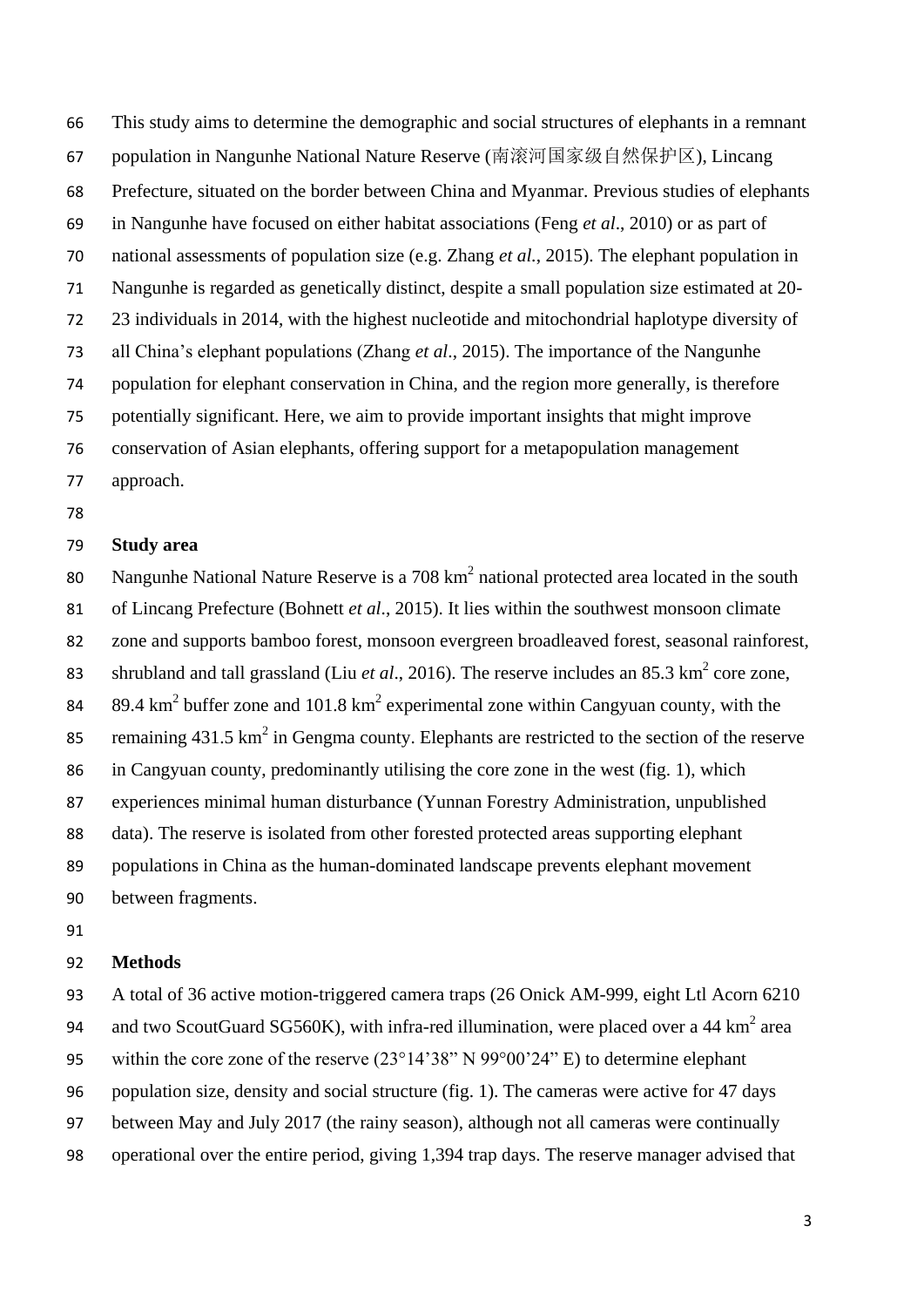elephants predominantly use the core zone as the surrounding buffer and experimental zones contain steep slopes, farmlands, roads and settlements. To maximise detectability, cameras were installed along recorded elephant trails at approximately 1.0 km intervals, across all vegetation types. Cameras were set at a height of 1.5m, at a focal distance of approximately 5m (Varma *et al.*, 2006). Cameras were directed either north or south to avoid sun glare and any overhanging vegetation was cleared to prevent false triggers. One camera was set per station, which were set in positions where angle of view was along trails, with little potential 106 for movement outside of the camera's field of view. Cameras were configured to take three photographs and 10 seconds of video per trigger, although malfunctions caused eight cameras to take exclusively either photographs or video, and two cameras took a three second video only.

 Individuals were identified, aged and sexed using distinguishing traits, and ages of non-adults were estimated by comparing animal heights relative to an adult female where they co- occurred in the same photograph (Silva *et al.*, 2011; Vidya *et al.*, 2014). Individuals were 114 grouped into four age classes: new-born ( $\leq 6$  months), infant (7 months-2 years), juvenile (3-115 7 years) and adult ( $\geq 8$  years). The adult age class incorporated sub-adults, as distinguishing between adults and sub-adults based on relative height measurements is unreliable. All juveniles and adults were assigned a sex, but new-borns and infants were left unsexed as these age classes lack the discriminating sexually dimorphic features (Varma *et al.*, 2012). Population size was estimated using Chao's moment estimator (M*th* model) in programme CAPTURE (Hines, 1987), which accounted for the effects of time (*t*) and individual

differences (*h*) (Seltmann *et al.*, 2018). A 'closure test' was applied to ensure that the

population met the assumption of a closed population.

 Capture probabilities across the survey area and elephant density were assessed using a spatially explicit capture-recapture model in the package *secr* implemented in R (Efford, 127 2018). The spatial scale of capture location data ( $\sigma$ ) was estimated to be 1.8 km, as a proxy of elephant home range size in the reserve, calculated as the mean maximum distance moved 129 (MMDM). The initial *secr* buffer width was taken as  $2\sigma$  (3.6 km), which was adequate for density estimates to stabilize across the camera grid.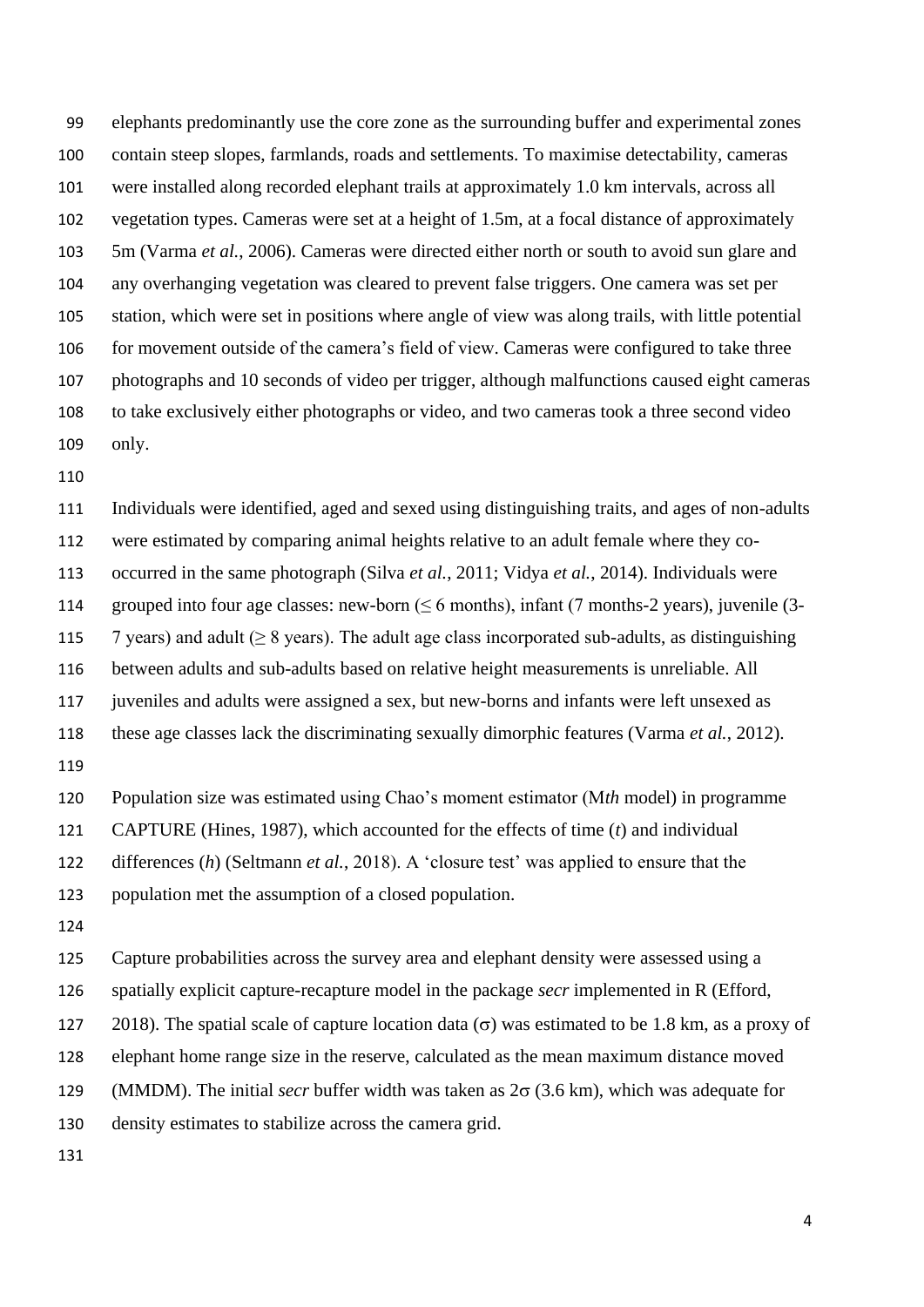Social structure was determined by assigning individuals to the same group if they were

captured within 15 minutes of each other (Head *et al.*, 2013). Any residual individuals were

considered part of a group if they were captured with one or more of its members. Individual

elephants captured more than 30 minutes apart on the same camera were considered to be

independent capture events.

## **Results**

 Camera trapping in Nangunhe NNR yielded a total of 154 images and 43 videos of elephants on six of the 36 camera traps. Of which, 89 images (58%) and 37 videos (86%) were suitable for elephants to be individually identified, sexed and assigned an age class. Sixteen elephants were individually identified: eight adult females; one adult male; three juvenile males; two infants and two new-borns, both pairs of indeterminate sex (Table S1). Using Chao's *Mth* model, the total population size in the reserve was estimated to be 20 individuals, with 95% confidence intervals between 17 and 33 animals. The spatially-explicit likelihood capture 146 model estimated the detection probability  $(g_0)$  to be 0.31 (95% CI: 0.26 - 0.37 km<sup>-2</sup>) over the 147 trapping grid, with an elephant density of 0.39 animals  $km<sup>-2</sup>$  (95% CI: 0.14 - 0.67 animals  $km^{-2}$ ).

 Of the 16 elephants identified, 11 formed one herd (Table S2), although not all members were captured together on every occasion (Table S3). Females F04 and F06, juveniles J01 and J03, and calves C04 and C06 were recorded together in four capture events on camera traps 2 and 3. Female F05, juvenile J02 and calf C05 were absent from one capture event. Adult female F07 was captured only once in the presence of a recognized herd member (juvenile male J02), although there was a 22-minute separation, and more than an hour after the rest of the herd was captured on the same camera trap. An adult female (F02) was captured once with her calf (C02) on camera trap 5 (fig. 1). Three solitary adult females (F01, F03, and F08) were detected, with F03 and F08 captured once on camera traps 1 and 2, respectively, and F01 captured in seven separate events on camera traps 3, 4, 5 and 6 (fig. 1). 160 Only one adult male (M01) was encountered, detected on his own three times on camera trap 2, and once with the herd on camera trap 3, although one capture on camera 2, on  $29<sup>th</sup>$  May, was only 24 minutes after the other herd members. 

- 
-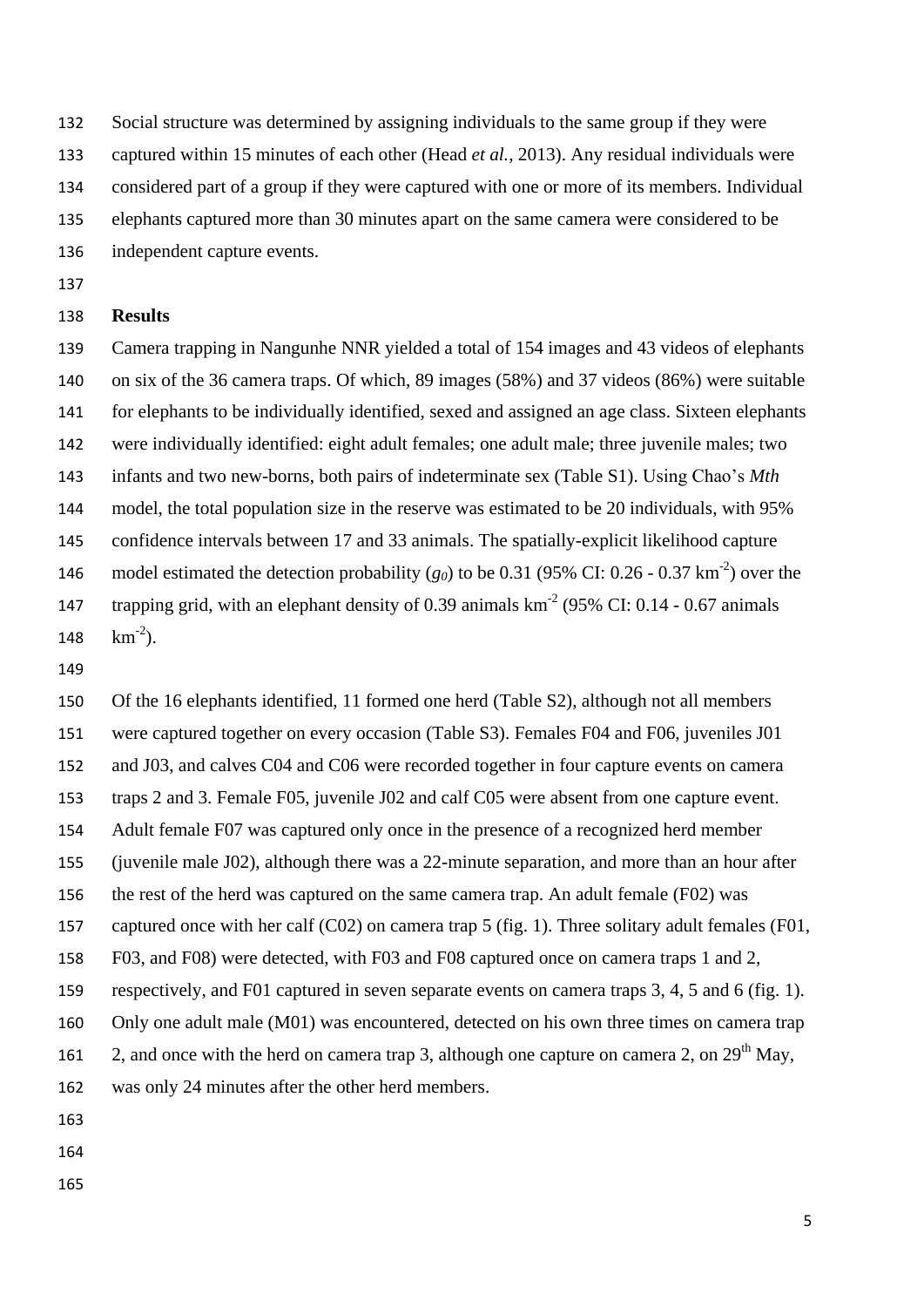#### **Discussion**

- The elephant population of Nangunhe National Nature Reserve was estimated at 20
- 168 individuals, with an estimated density of 0.39 elephants per  $km^2$ . This density is relatively
- 169 low, with densities of 3.3 elephants/km<sup>2</sup> estimated in Nalkeri Reserve Forest, India (Karanth
- 170 & Sunquist, 1992) and 5.0 elephants/km<sup>2</sup> in Bandipur National Park, India (Johnsingh, 1983),
- 171 although densities can be <0.1 elephants/km<sup>2</sup> (Sukumar, 1989). The area of suitable habitat
- 172 for elephants in Nangunhe covers just 29km<sup>2</sup> of the reserve (Liu *et al.*, 2016), which is less
- 173 than the minimum species' home range size estimated at  $100 \text{ km}^2$  (Jathanna *et al.*, 2015; Liu
- *et al*., 2016) and potentially limits the carrying capacity of Nangunhe (Zhang *et al.*, 2015).
- 

 The elephant population in Nangunhe has not increased for more than four decades, which equates to approximately two generations (Choudhury *et al*., 2008). The size of the population has reportedly fluctuated around 20 individuals since 1976, with the exception of a decline to 12 individuals in 1983 (Zhang *et al*., 2015). Although apparently stable over this period, the population remains vulnerable to accelerated inbreeding and loss of genetic diversity leading to inbreeding depression and a compromised ability to respond to changing environmental conditions (Frankham, 2003; 2005). This is compounded by demographic and environmental stochasticity and local catastrophes that together lead to an increased risk of population extinction (Lande, 1993). From the data collected, we determined there to be at least eight adult females, although their ages and reproductive status cannot be determined using our methods. There were seven young animals, at least four of which (two infants and two new-borns) were assumed to be dependents. Asian elephants are known to experience senescence, with reproductive success declining beyond the age of 18 years (Hayward *et al*., 2014). The age of first reproduction for females is between six and nine years and the average interbirth interval is between 2.5 to four years (Sukumar, 2003). Without further details of female ages it is not possible to predict future demographic trends.

 However, the detection of only one adult male in Nangunhe suggests a reduced effective population size exacerbating the risks of inbreeding and reducing the long-term sustainability of the population (Allendorf *et al*., 2008; Frankham, 2005). The observed adult sex-ratio of the population was female-biased (1:8). It is possible that the number of males was underestimated, particularly if they range more widely than females (Sukumar, 1989). We also acknowledge the low detection rate indicated by capture models, which might result in missed individuals. Anecdotally, the reserve manager reported knowledge of only two adult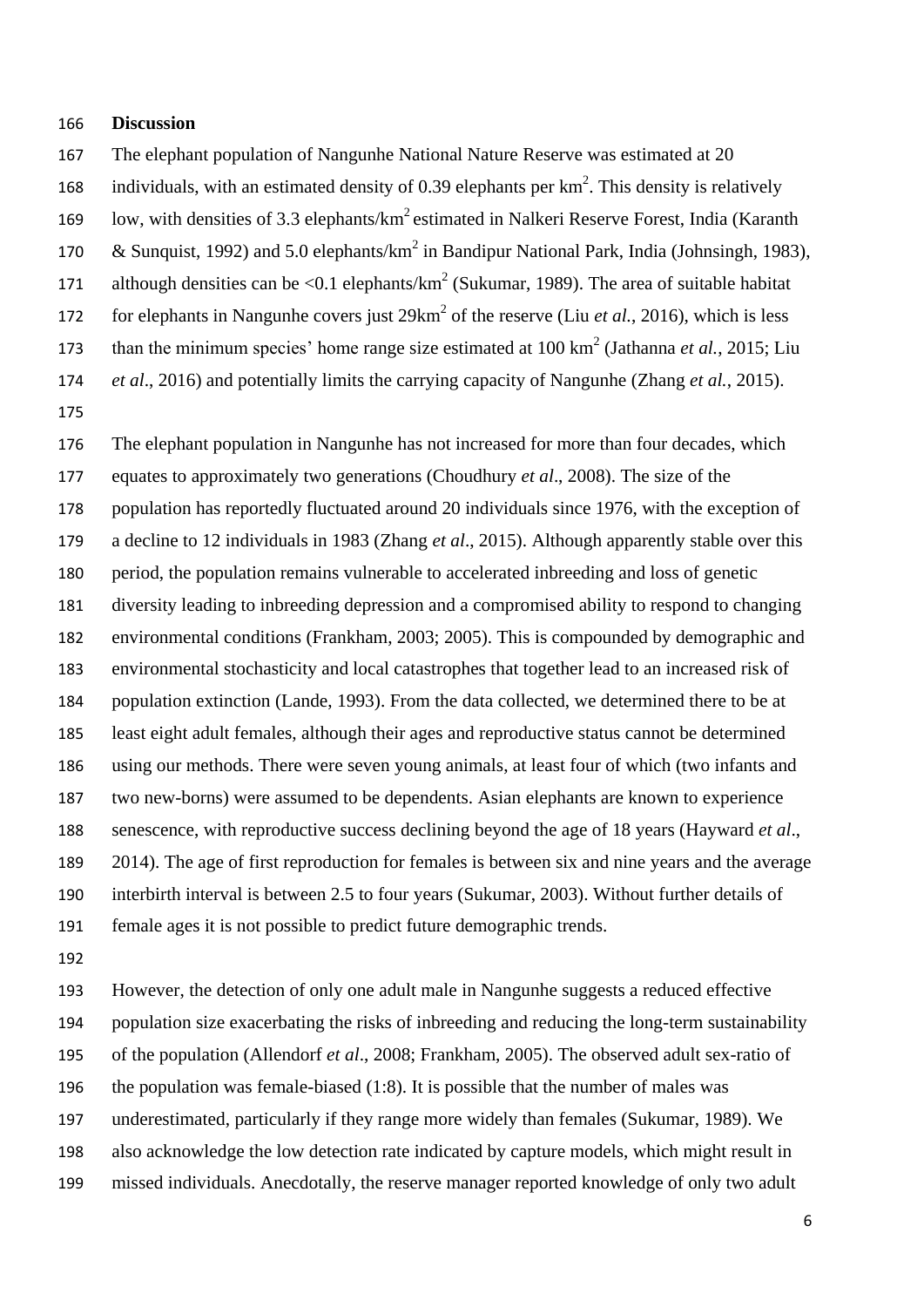- males in the Nangunhe population over the last five years (Li *pers.comm*.). This suggests a strong female-biased adult sex-ratio, seldom seen in undisturbed populations that tend to exhibit adult sex ratios in the region of 1 adult male: 2 adult females (Gupta *et al*., 2016). The underlying reasons for the sex ratio skew in Nangunhe are unclear. There are recorded incidences of poaching of adult male elephants in Nangunhe, though not in the last 14 years. Of eight animal deaths reported between 1987 and 2003, one adult male was killed in retaliation for crop-raiding in 1996 and another was poached for ivory in 2003 (Liu *et al*., 2016). The sex of other animals killed was not recorded.
- 

 Assessments of sex-ratios at birth, or examination of differential survival and mortality rates in younger animals, are thwarted by our inability to distinguish the sex of new-born or infant elephants. Theories exist to explain sex-ratio biases at birth and the effect of maternal (Rosenfeld & Roberts, 2004; Trivers & Willard, 1973) or paternal (Malo *et al.*, in press) conditions which may have relevance given the largely sub-optimal habitat of Nangunhe and potential levels of inbreeding.

 An important consideration is that elephants are highly complex social animals, and it is highly probable that their breeding biology is in turn similarly complex. For example, Asian elephants do not breed well in captivity (Wiese & Willis 2004; Rees 2003; Taylor & Poole 1998), where groups are structured artificially. In response to severely reduced population size, the elephant population in Cat Tien National Park, Vietnam, coalesced into a single group, comprised of many matrilines (Vidya *et al*., 2007) The impact of historical hunting, which is often highly selective, may affect population demography by removing key individuals such as experienced females or reproductively successful males and altering social relationships (Archie & Chiyo, 2012) and, in African elephants, can result in a bias towards adult females (Jones *et al*., 2018). Prior to the recorded poaching in Nangunhe, the population will have been subject to the same pressures that caused the decline of elephants across China more widely (Elvin, 2006). As a consequence, the structure of the Nangunhe population, probably like many other small populations, is an artefact of human activity rather than natural processes and therefore, in common with captive groups, the requisite social processes required to facilitate breeding in this highly complex species may be lacking. 

 The identified presence of lone female elephants in Nangunhe corresponds with similar findings reported by Fernando & Lande (2000) who identified female Asian elephants in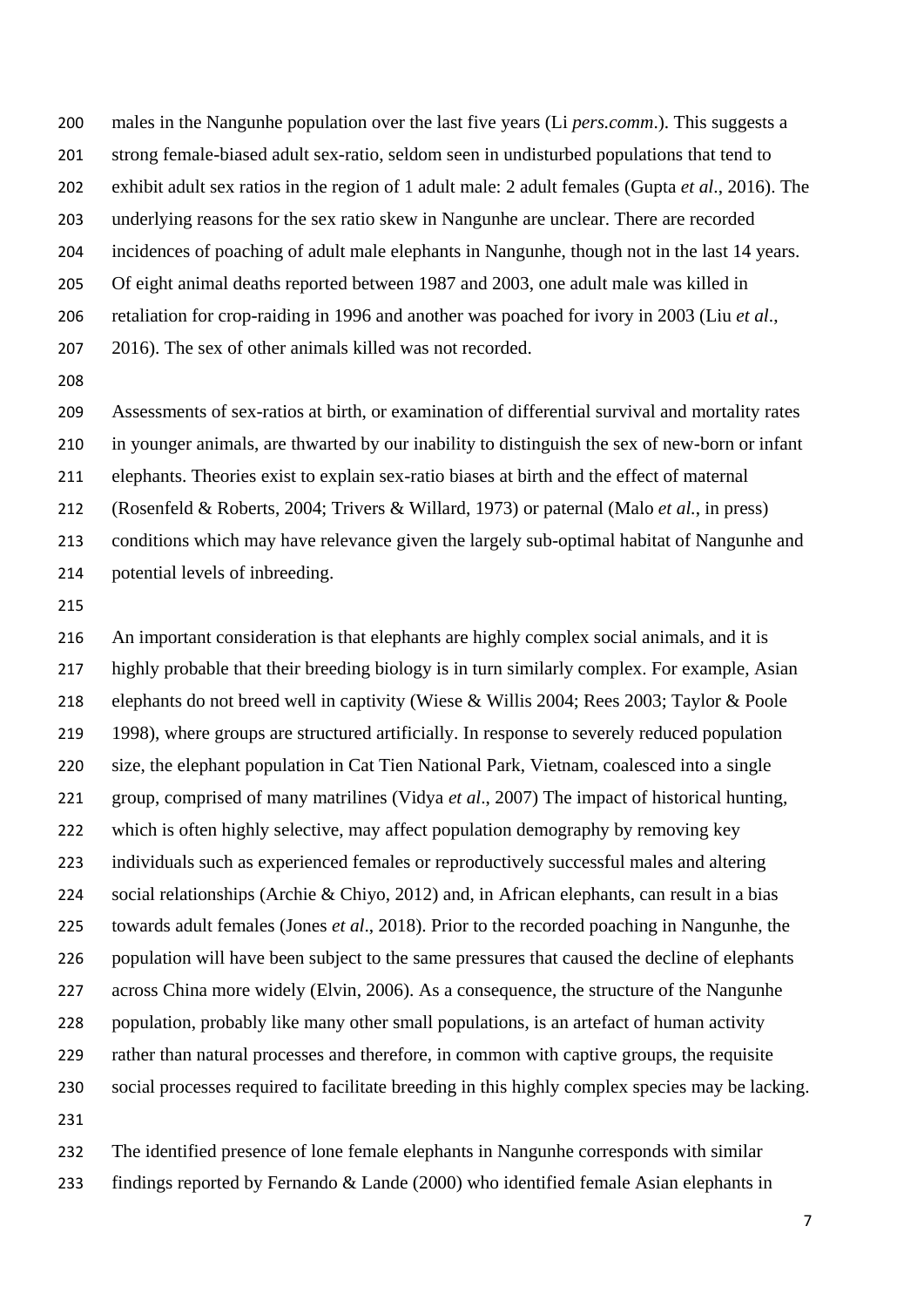Ruhuna National Park, Sri Lanka that spent considerable time away from their natal herds to

maximize foraging opportunities. The low male to female ratio amongst adult elephants

- might also influence the dispersal of females. In elephants, males typically seek mates,
- however in African elephants, a lack of mating opportunities has also been found to increase
- female dispersal rates (Archie *et al*., 2007).
- 

 The picture developing for elephants in Nangunhe, from ours and other studies, suggests a remnant population that is at risk of being lost due to social, genetic, ecological and human factors resulting from its isolation. The spatial and temporal scales that are relevant for elephant conservation efforts create further problems. The long generation length (20-25 years) of Asian elephants (Choudhury *et al*., 2008) means that any detrimental effects of inbreeding may take a substantial period of time to manifest in the population (Ling *et al*., 246 2016), but is likely to present a long-term problem for the elephants of Nangunhe unless gene flow is restored between unrelated populations. The addition of only one breeding immigrant might substantially reduce inbreeding depression in an inbred population (Vilà *et al*., 2003). However, there are no current natural migratory routes between Nangunhe and the six other elephant populations in China. Corridors for elephants have been successfully created elsewhere (Green *et al.*, 2018), though can require substantial land-use changes and agreement from stakeholders in the interstitial areas between reserves. Efforts to develop transboundary corridors linking Nangunhe to potentially large areas of suitable habitat (Leimgruber *et al*., 2003) and elephant populations in Myanmar would likely prove even more complicated. Remaining options include translocations between elephant populations within China (Ishida *et al*., 2018), or assisted reproductive technologies to restore gene flow (Hermes *et al*., 2013), each requiring significant investments of effort and resources.

 We suggest that the continued existence of elephants in Nangunhe, and the six other remaining populations in China, requires a wider landscape and metapopulation approach to species management, which has been shown to work elsewhere (e.g. Flagstad *et al*., 2012). This should be conducted in concert with continued information gathering about the status of these populations, perhaps taking advantage of increasingly accessible technologies. Indeed, to enact a sufficiently robust and adaptive collective management approach to these populations, more detailed information about social structures and relatedness will be required.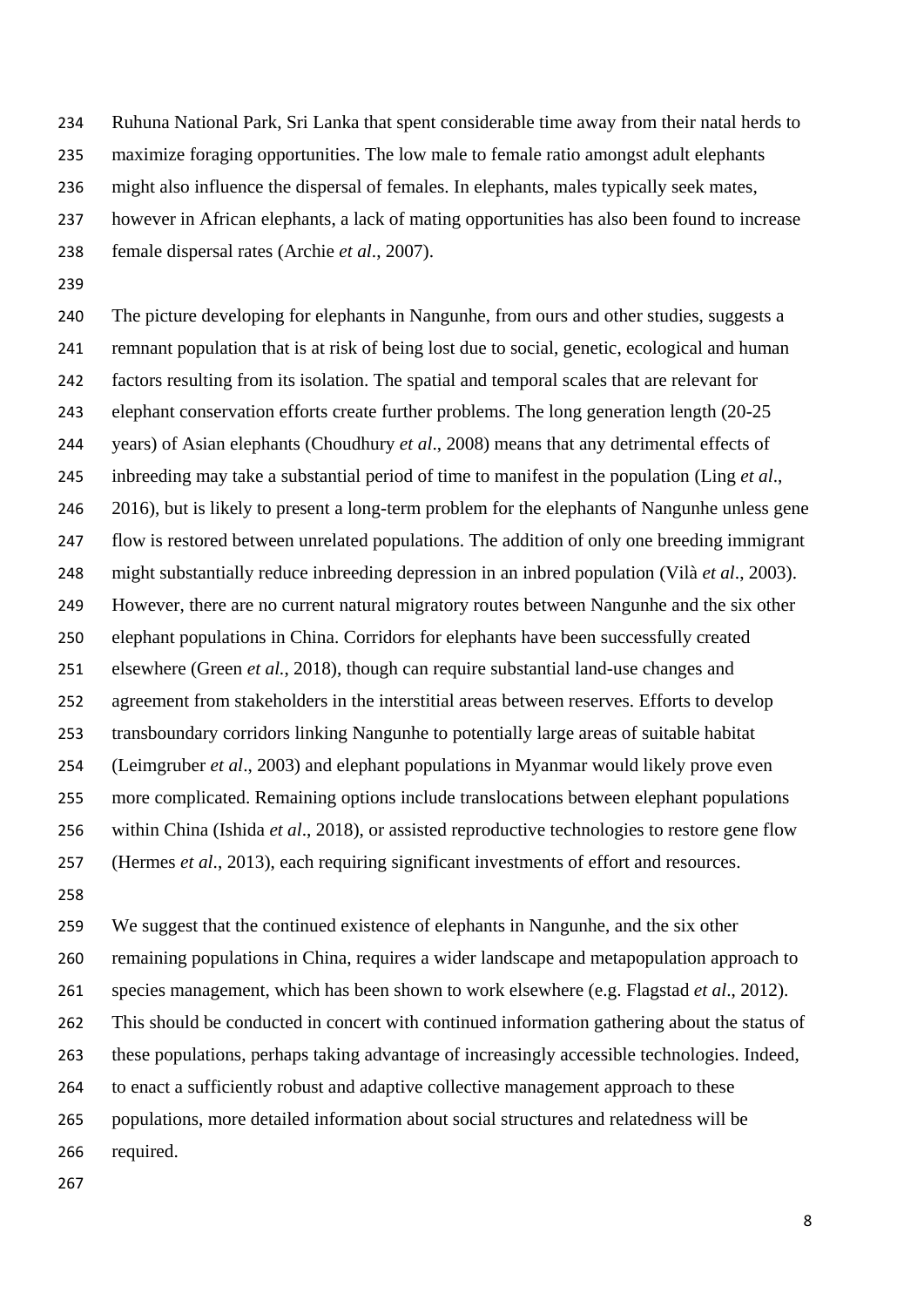As throughout much of Asia, rural communities surrounding NGH are dependent on agriculture, potentially exacerbating conflict as seen in other areas where ranges of elephants and people overlap significantly (Fernando *et al*., 2019). As in China, protected areas are rarely sufficient to maintain viable populations of Asian elephants (Fernando *et al.*, 2006), making their long-term survival dependant on suitability of surrounding wildlands (Leimgruber *et al*., 2003) and perhaps less optimal habitats (Evans *et al.*, 2018). Efforts to address issues of habitat and human disturbance within and around reserves should be maintained, and indeed enhanced. But it is only by considering these fragmented populations as a single entity, with appropriate linking management perhaps akin to a breeding programme, that we can hope to ensure the long-term survival of Asian elephants in China and the region.

### **Author Contributions**

 LJH designed the project, carried out fieldwork, collected field data, analysed data, wrote and edited manuscript text. KS designed the project, facilitated fieldwork, wrote and edited manuscript text. TCG analysed data, wrote and edited manuscript text, KSHP designed the project, wrote and edited manuscript text, PR designed the project, analysed data, wrote and edited manuscript text.

#### **Acknowledgements**

 We would like to thank Mr Li, the Reserve Manager at Nangunhe National Nature Reserve, China, research assistants Wenwen Liu, Xu Chao and Liu Yu, and the rangers of Nangunhe National Nature Reserve for their support during data collection. This work was funded by Marwell Wildlife, through their joint MRes degree programme in Wildlife Conservation with University of Southampton, with additional support from the Wildlife Institute at Beijing Forestry University.

### **Conflicts of Interest**

None

#### **Ethical Standards**

This work complies with the journal's Code of Conduct. All work was cleared by Marwell

Wildlife's Ethics Committee and the ethical review processes of the University of

Southampton and Beijing Forestry University.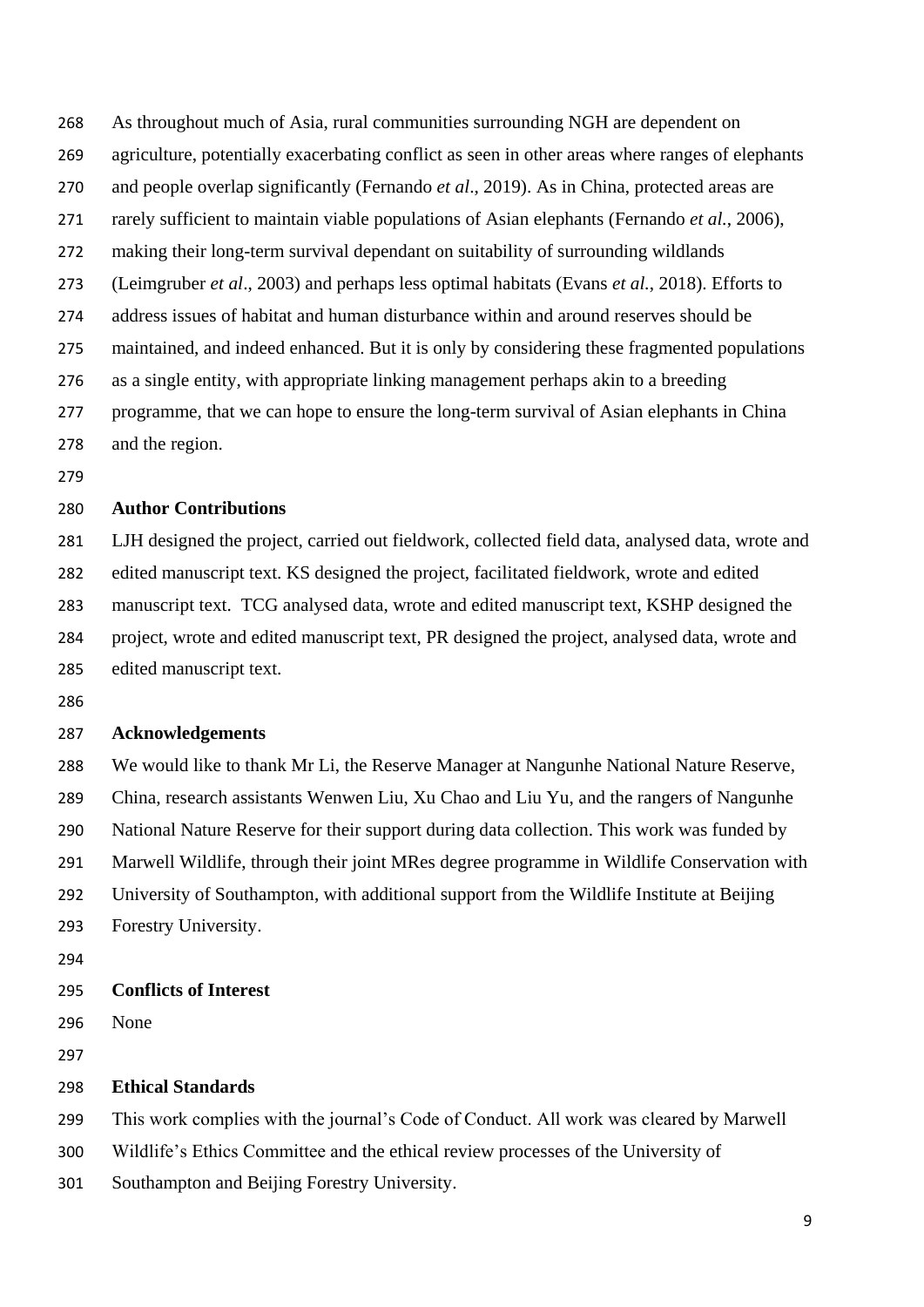## **References**

- Allendorf, W.F. England, P.R. Luikart, G. Ritchie, P.A. Ryman, N. (2008). Genetic effects of harvest on wild animal populations. *Trends Ecol. Evol.*, **23,** 327-337
- Archie, E.A., Hollister-Smith, J.A., Poole, J.H., Lee, P.C., Moss, C.J., Maldonado, J.E.,
- Fleischer, R.C. & Alberts, S.C. (2007) Behavioural inbreeding avoidance in wild African elephants. *Molecular Ecology,* **16,** 4138-4148.
- Archie, E. A. and Chiyo, P. I. (2012) Elephant behaviour and conservation: social
- relationships, the effects of poaching, and genetic tools for management. *Molecular Ecology*, **21**, 765-778, doi.org/10.1111/j.1365-294X.2011.05237
- Blanc, J. (2008). Loxodonta africana (African Elephant) IUCN Red List. Retrieved January 7, 2018, from http://www.iucnredlist.org/details/12392/0.
- Bohnett, E., Riordan, P. and Shi, K. (2015). Initial assessment on large and medium sized
- terrestrial mammal assemblage using camera trapping in Nangunhe Nature Reserve in Yunnan, China. *Journal of Resource Ecology*, **6(5)**, 331-344.
- Choudhury, A., Lahiri Choudhury, D.K., Desai, A., Duckworth, J.W., Easa, P.S., Johnsingh, A.J.T., Fernando, P., Hedges, S., Gunawardena, M., Kurt, F., Karanth, U., Lister, A.,
- Menon, V., Riddle, H., Rübel, A. & Wikramanayake, E.I.S.A.E.S.G. (2008) *Elephas*
- *maximus*. The IUCN Red List of Threatened Species 2008:
- doi.org/10.2305/IUCN.UK.2008.RLTS.T7140A12828813
- Efford, M. (2018) secr 3.1 spatially explicit capture–recapture in R. [https://cran.r-](https://cran.r-project.org/web/packages/secr/vignettes/secr-overview.pdf)[project.org/web/packages/secr/vignettes/secr-overview.pdf](https://cran.r-project.org/web/packages/secr/vignettes/secr-overview.pdf)
- Elvin, M. (2006) *The Retreat of the Elephants: An Environmental History of China*. Yale University Press.
- Evans, L.J., Asnera, G.P. & Goossens, B. (2018) Protected area management priorities crucial for the future of Bornean elephants. Biological Conservation, 221, 365–373.
- Feng, L., Z. Wang, L. Lin, S. Yang, B. Zhou, C. Li, Y. M. Xiong and L. Zhang (2010).
- Habitat selection in dry season of Asian elephant (*Elephas maximus*) and conservation strategies in Nangunhe National Nature Reserve, Yunnan, China. *Acta Theriol. Sin.* **30**: 1–10.
- Fernando, P. & Lande, R. (2000) Molecular genetic and behavioral analysis of social organization in the Asian elephant (*Elephas maximus*). *Behavioral Ecology and Sociobiology,* **48,** 84-91.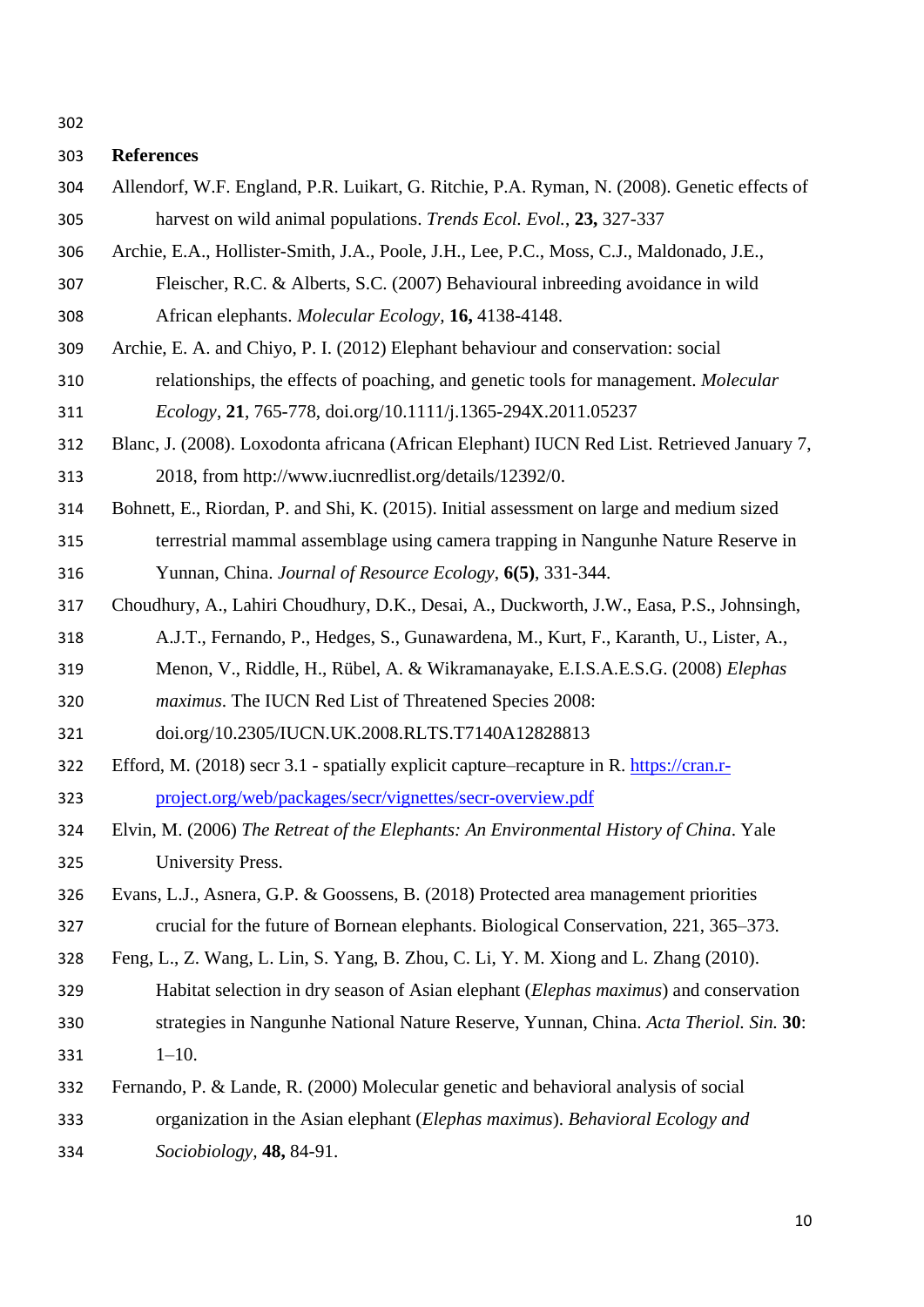- Fernando, P., Wikramanayake, E.D., Weerakoon, D., Janaka, H.K., Gunawardena, M.,
- Jayasinghe, L.K.A., Nishantha, H.G. and Pastorini, J., (2006) The future of Asian
- elephant conservation: setting sights beyond protected area boundaries. In Conservation
- Biology in Asia (eds J.A. McNeely, T.M. McCarthy, A. Smith, L. Olsvig-Whittaker &
- E.D. Wikramanayake), pp. 252 260, Society for Conservation Biology–Asia Section, Kathmandu, Nepal.
- Fernando, P., De Silva, M. K. C. R., Jayasinghe, L. K. A., Janaka, H. K., & Pastorini, J.
- (2019). First country-wide survey of the Endangered Asian elephant: towards better conservation and management in Sri Lanka. Oryx, 1-10.
- doi:10.1017/S0030605318001254
- Flagstad, Ø., Pradhan, N. M. B., Kvernstuen, L. G., & Wegge, P. (2012). Conserving small and fragmented populations of large mammals: Non-invasive genetic sampling in an
- isolated population of Asian elephants in Nepal. *Journal for Nature Conservation*,
- **20(3)**, 181-190. doi:https://doi.org/10.1016/j.jnc.2012.01.006.
- Frankham, R. (2003) Genetics and Conservation Biology. *Comptes Rendus Biologies* **326,** S22-S29. [doi.org/10.1016/S1631-0691\(03\)00023-4](https://doi.org/10.1016/S1631-0691(03)00023-4)
- Frankham, R. (2005) Genetics and extinction. *Biological Conservation* **126**: 131–140
- Green, S., Davidson, Z, Kaaria, T., and Doncaster, C.P. (2018). Do wildlife corridors link or extend habitat? Insights from elephant use of a Kenyan wildlife corridor. *African Journal of Ecology*, **56**, 860–871. doi.org/10.1111/aje.12541
- Gupta, M., Ravindranath, S., Prasad, D. & Vidya, T.N.C. (2016) Short-term variation in sex ratio estimates of Asian elephants due to space use differences between the sexes. *Gajah,* **44,** 5-15.
- Hayward, A. D., K. U. Mar, M. Lahdenperä and V. Lummaa (2014). "Early reproductive investment, senescence and lifetime reproductive success in female Asian elephants."
- *Journal of Evolutionary Biology* **27(4)**: 772-783.
- Head, J. S. et al. (2013): Effective sociodemographic population assessment of elusive
- species in ecology and conservation management. *Ecology and Evolution* **3 (9)**, 2903- 2916
- Hermes, R., Saragusty, J., Göritz, F., Bartels, P., Potier, R., Baker, B., Streich, W.J. &
- Hildebrandt, T.B. (2013) Freezing African elephant semen as a new population
- management tool. *Plos One*, **8**, e57616 doi.org/10.1371/journal/pone.0057616
- Hilbers, J. P., Santini, L., Visconti, P., Schipper, A. M., Pinto, C., Rondinini, C. and
- Huijbregts, M. A. (2017), Setting population targets for mammals using body mass as a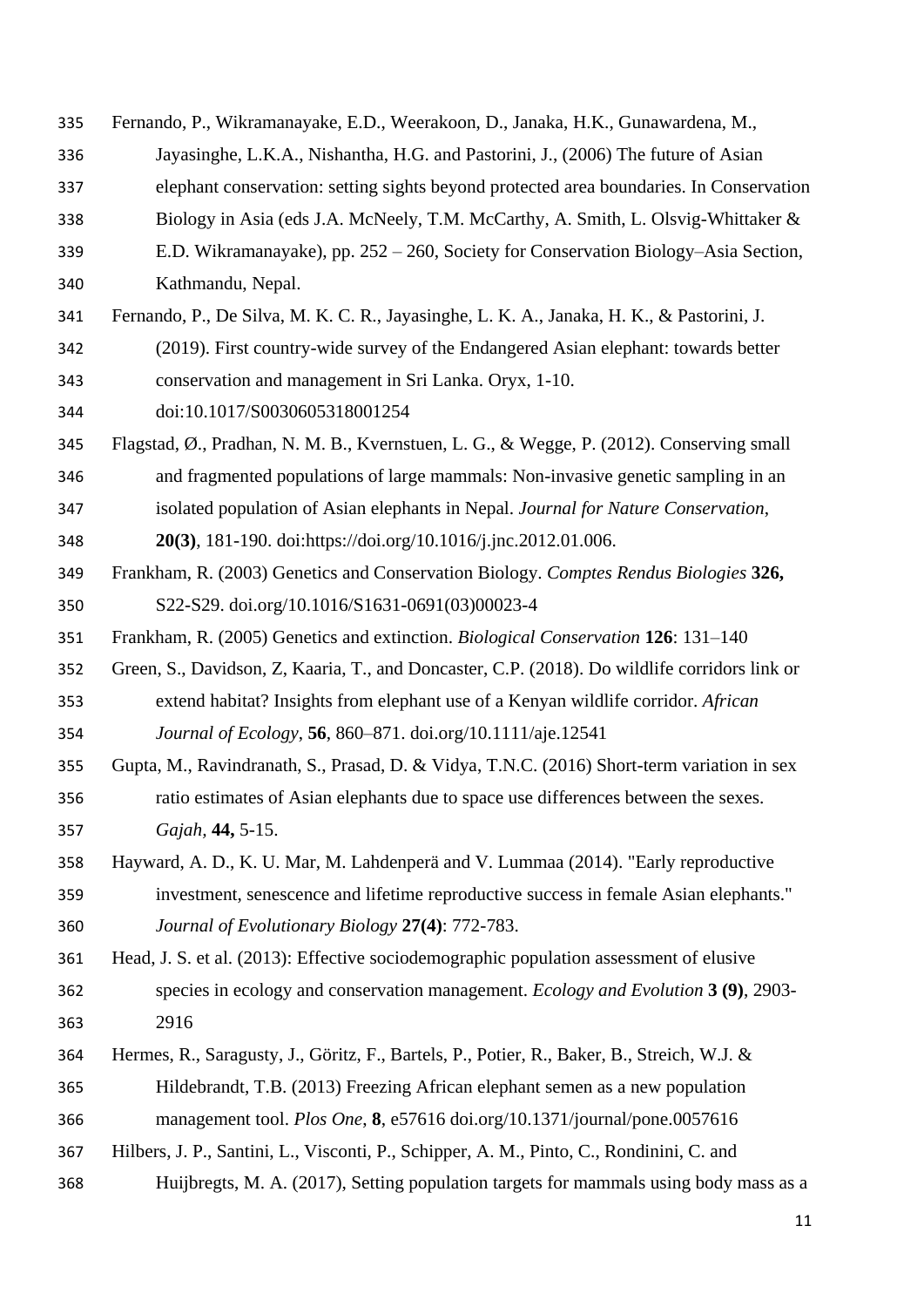- predictor of population persistence. *Conservation Biology*, **31**, 385-393,
- doi.org/10.1111/cobi.12846
- Ishida, Y., Gugala, N.A., Georgiadis, N.J. & Roca, A.L. (2018) Evolutionary and
- demographic processes shaping geographic patterns of genetic diversity in a keystone species, the African forest elephant (*Loxodonta cyclotis*). *Ecology and Evolution*, **8**, 4919-4931.
- Jathanna, D., Karanth, K.U., Kumar, N.S., Karanth, K.K. & Goswami, V.R. (2015) Patterns and determinants of habitat occupancy by the Asian elephant in the Western Ghats of Karnataka, India. *Plos One,* **10,** e0133233.
- Johnsingh, A.J.T. (1983) Large mammalian prey-predators in Bandipur. *Journal of Bombay Natural History Society,* **80,** 1-57.
- Jones, T., Cusack, J.J., Pozo, R.A., Smit, J., Mkuburo, L., Baran, P., Lobora, A.L., Mduma,
- S. & Foley, C. (2018) Age structure as an indicator of poaching pressure: Insights from rapid assessments of elephant populations across space and time, *Ecological Indicators*,
- **88**, 115-125, ISSN 1470-160X, doi.org/10.1016/j.ecolind.2018.01.030.
- Karanth, K.U. & Sunquist, M.E. (1992) Population structure, density and biomass of large herbivores in the tropical forests of Nagarahole. *Journal of Tropical Ecology,* **8,** 21-35.
- Lacy, R.C. (2000) Considering threats to the viability of small populations using individual-based models. *Ecological Bulletins*, **48**, 39-51
- Lande, R. (1993) Risks of population extinction from demographic and environmental stochasticity and random catastrophes. *American Naturalist,* **142,** 911-927.
- Leimgruber, P., Gagnon, J.B., Wemmer, C., Kelly, D.S., Songer, M.A. & Selig, E.R. (2003) Fragmentation of Asia's remaining wildlands: implications for Asian elephant conservation. Animal Conservation, **6**, 347-359.
- Ling, L.E., Ariffin, M. & Manaf, L.A. (2016) Threats to the conservation of Asian elephants: a review study. *Journal of Governance & Development,* **12,** 123-139.
- Liu, P., Wen, H., Lin, L., Liu, J. & Zhang, L. (2016) Habitat evaluation for Asian elephants (*Elephas maximus*) in Lincang: conservation planning for an extremely small
- population of elephants in China. *Biological Conservation,* **198,** 113-121.
- Malo, A. Gilbert, T. & Riordan, P. (in press) Drivers of sex ratio bias in the Eastern bongo: lower inbreeding increases the probability of being born male. *Proc. Royal Soc. B.* RSPB-2019-0345.R1.
- Rees, P.A. (2003) Asian elephants in zoos face global extinction: should zoos accept the inevitable? *Oryx,* **37(1)**, 20-22.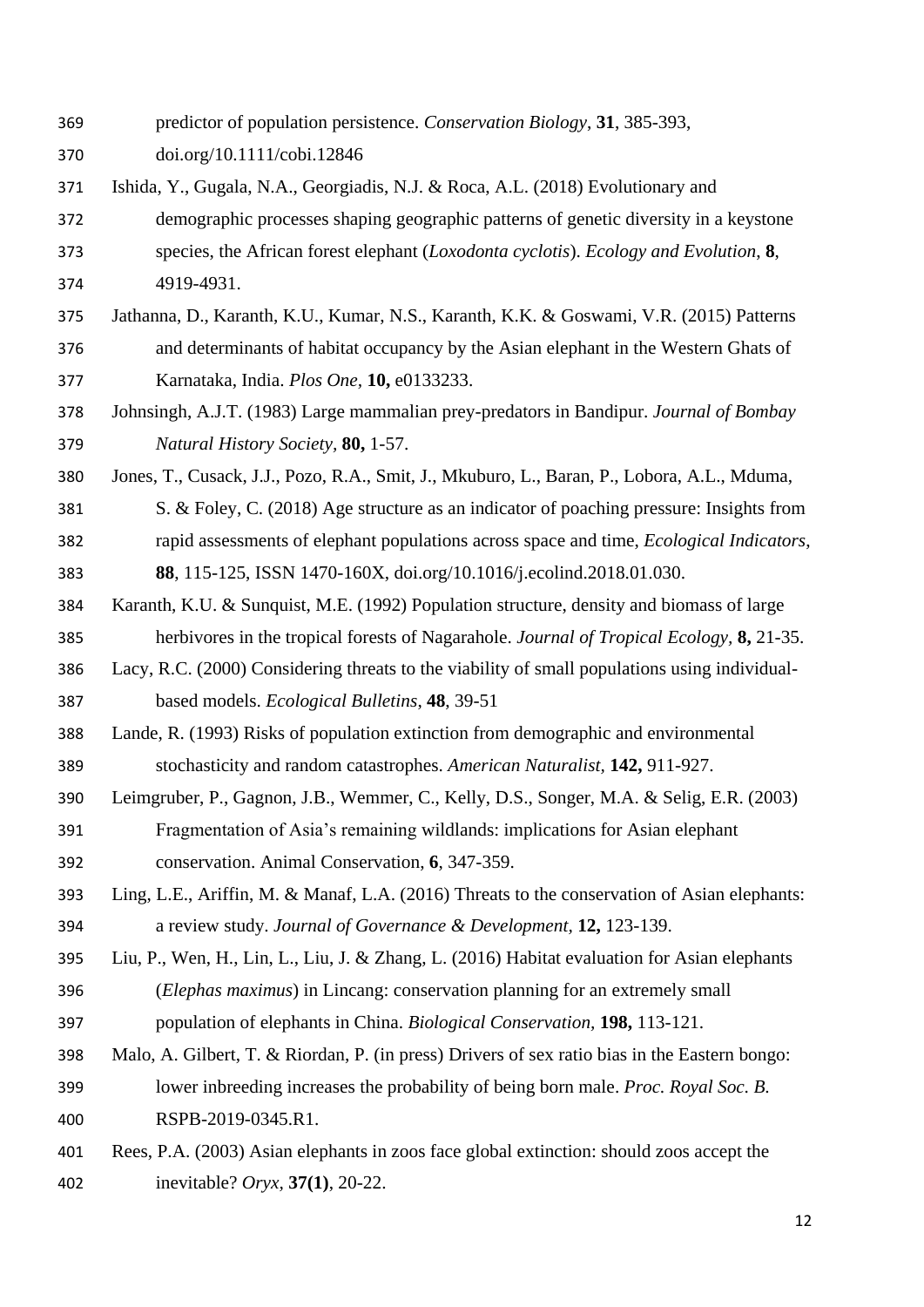- Rosenfeld, C.S. & Roberts, R.M. (2004) Maternal Diet and Other Factors Affecting Offspring Sex Ratio. *Biology of Reproduction,* **71,** 1063-1070.
- Seltmann, M. W., S. Helle, M. J. Adams, K. U. Mar, and M. Lahdenperä. 2018. Evaluating the personality structure of semi-captive Asian elephants living in their natural habitat. *Royal Society Open Science* **5(2)**, doi.org/10.1098/rsos.172026.
- de Silva, S., A. D. G. Ranjeewa, and S. Kryazhimskiy. (2011). The dynamics of social networks among female Asian elephants. *BMC Ecology* **11**:17.
- Sukumar, R. (1989) The Asian Elephant: Ecology and Management. Cambridge University Press, New York, USA.
- Sukumar, R. (2003). The Living Elephants: Evolutionary Ecology, Behaviour and Conservation. Oxford University Press, Oxford, U.K.
- Taylor, V.J. & Poole, T.B. (1998) Captive breeding and infant mortality in Asian elephants: a
- comparison between twenty western zoos and three eastern elephant centers. *Zoo Biology,* **17**, 311-332.
- Trivers, R.L. & Willard, D.E. (1973) Natural-Selection of Parental Ability to Vary Sex-Ratio of Offspring. *Science,* **179,** 90-92.
- Varma, S., Pittet, A. & Jamadagni, H.S. (2006) Experimenting usage of camera-traps for population dynamics study of the Asian elephant *Elephas maximus* in southern India. *Current Science,* **91(3)**, 324-331.
- Varma, S., Baskaran, N. & Sukumar, R. (2012) *Field key for elephant population estimation and age and sex classification.* Asian Nature Conservation Foundation, Innovation
- Centre, Indian Institute of Science, Bangalore, Karnataka.
- Vidya, T.N.C., Varma, S., Dang, N.X., Thanh, T.V. & Sukumar, R. (2007) Minimum population size, genetic diversity, and social structure of the Asian elephant in Cat Tien
- National Park and its adjoining areas, Vietnam, based on molecular genetic analyses. *Conservation Genetics*, **8**, 1471-1478.
- Vidya, T.N.C. Prasad, D. Ghosh, A. (2014). Individual identification in Asian elephants. *Gajah*, **40**, 3-17
- Vilà, C., Sundqvist, A.-K., Flagstad, Ø., Seddon, J., Björnerfeldt, S., Kojola, I., Casulli, A., Sand, H., Wabakken, P. & Ellegren, H. (2003) Rescue of a serverly bottlenecked wolf (*Canis lupus*) population by a single immigrant. *Proceedings of the Royal Society B,*
- **270,** 91-97.
- Wiese, R.J. & Willis, K. (2004) Calculation of longevity and life expectancy in captive elephants. *Zoo Biology,* **23**, 365-373.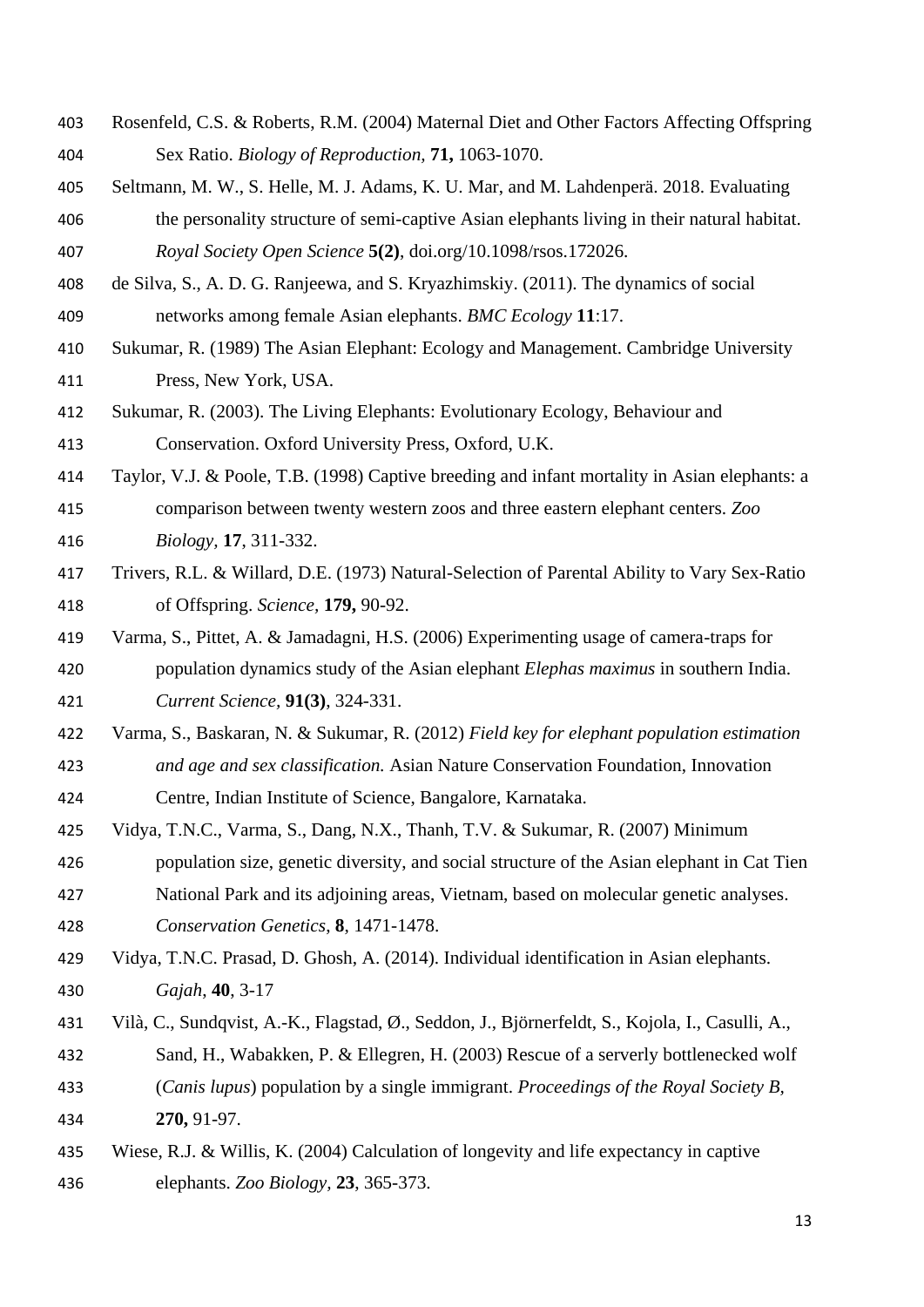- Zhang, L., Dong, L., Lin, L., Feng, L., Yan, F., Wang, L., Guo, X. & Luo, A. (2015) Asian
- elephants in China: estimating population size and evaluating habitat suitability. *Plos One,* **10,** e0124834.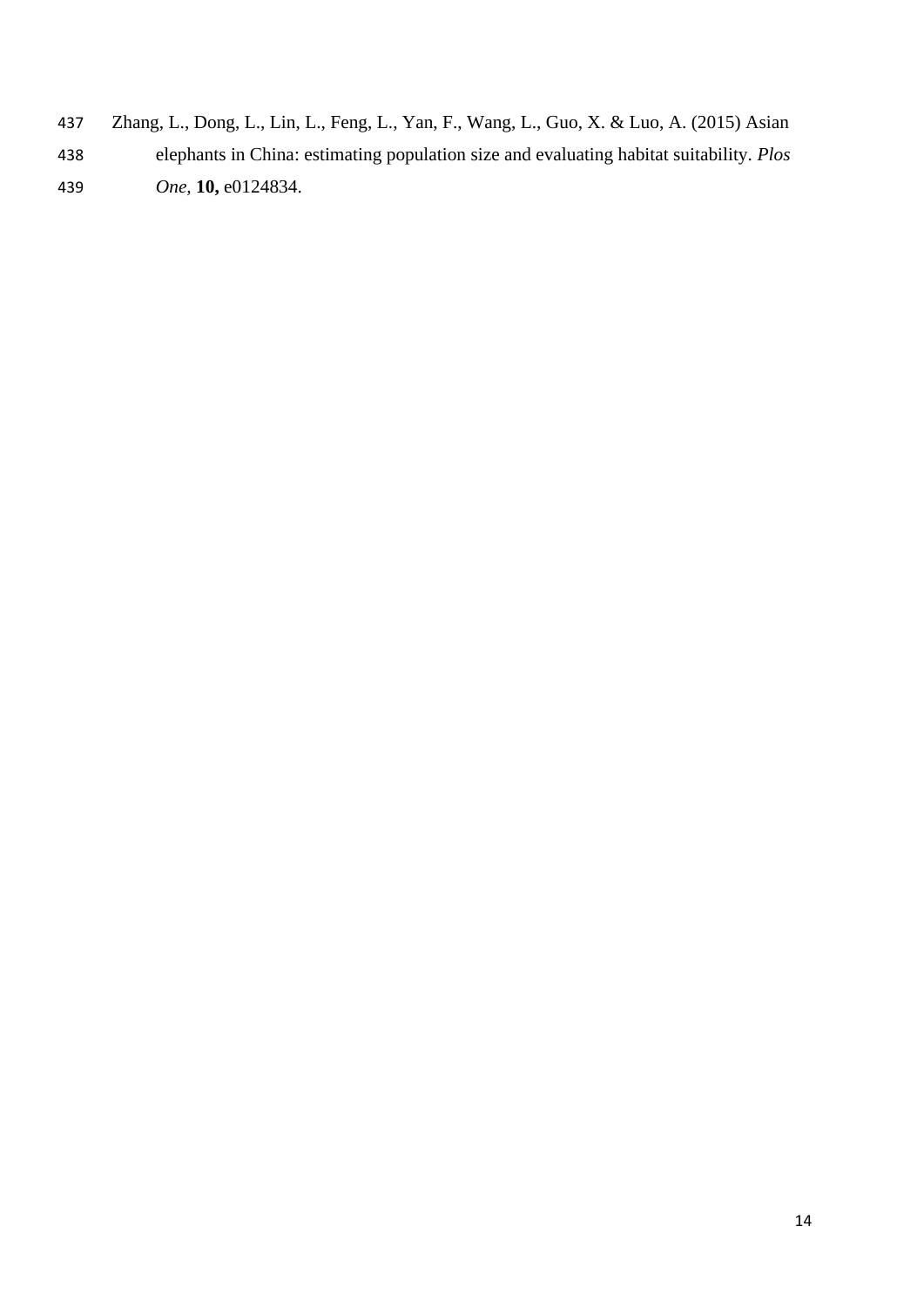

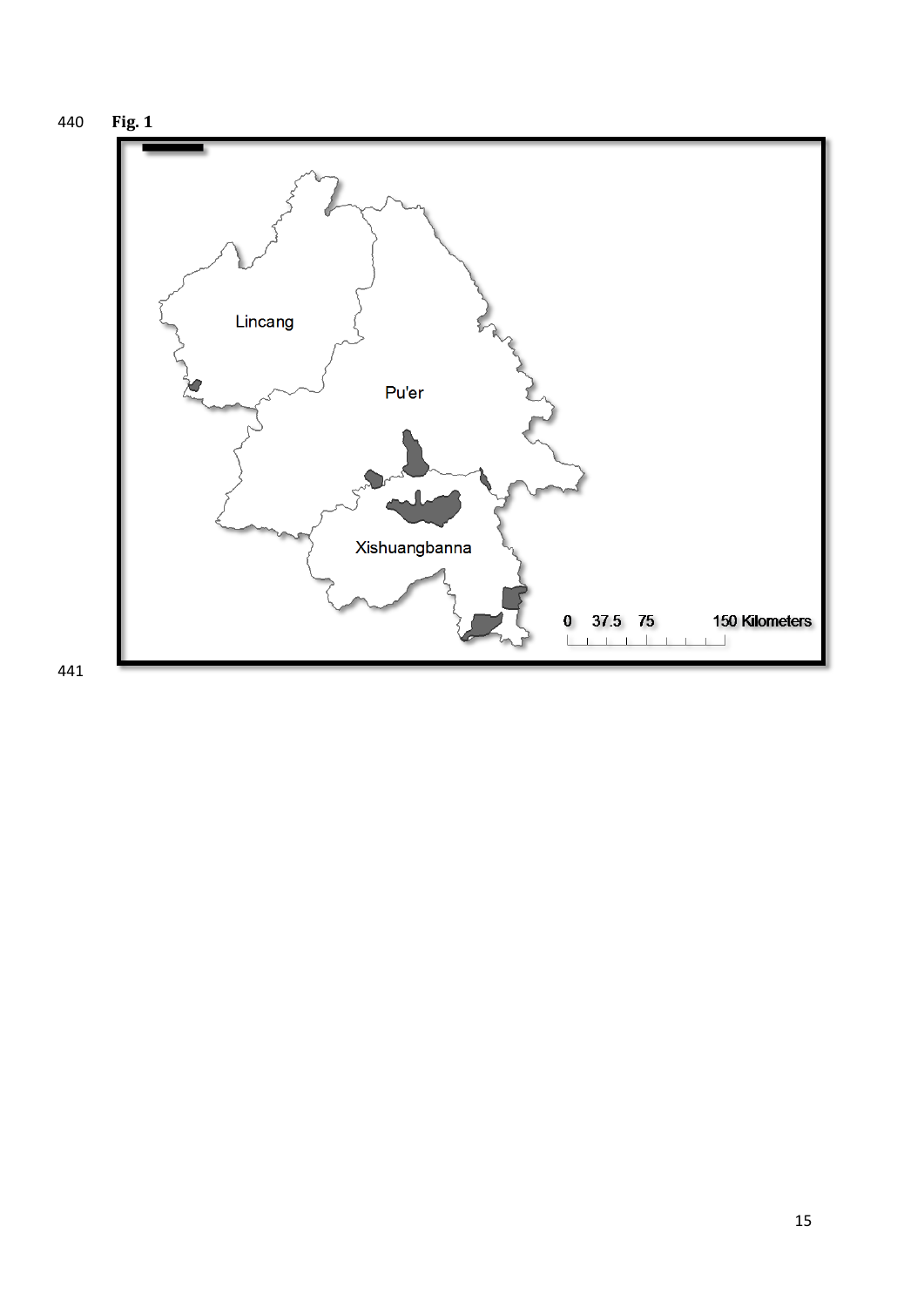# 442 **Hale** *et al***. Social structure and demography of a remnant Asian elephant (***Elephas*  443 *maximus***) population and the implications for survival**

- 444
- 445 **Supplementary Materials**
- 446
- 447
- 448 Table S1. Sex and ages classes of individual elephants encountered on camera traps in 449 Nangunhe National Nature Reserve.
- 450

| <b>Elephant ID</b> | <b>Sex</b> | Age class |
|--------------------|------------|-----------|
| CO <sub>2</sub>    | Unknown    | Infant    |
| <b>CO4</b>         | Unknown    | Infant    |
| <b>CO5</b>         | Unknown    | New born  |
| C <sub>06</sub>    | Unknown    | New born  |
| F01                | Female     | Adult     |
| F02                | Female     | Adult     |
| <b>F03</b>         | Female     | Adult     |
| F04                | Female     | Adult     |
| <b>F05</b>         | Female     | Adult     |
| <b>F06</b>         | Female     | Adult     |
| <b>F07</b>         | Female     | Adult     |
| <b>F08</b>         | Female     | Adult     |
| J <sub>01</sub>    | Male       | Juvenile  |
| <b>JO2</b>         | Male       | Juvenile  |
| <b>JO3</b>         | Male       | Juvenile  |
| M01                | Male       | Adult     |

451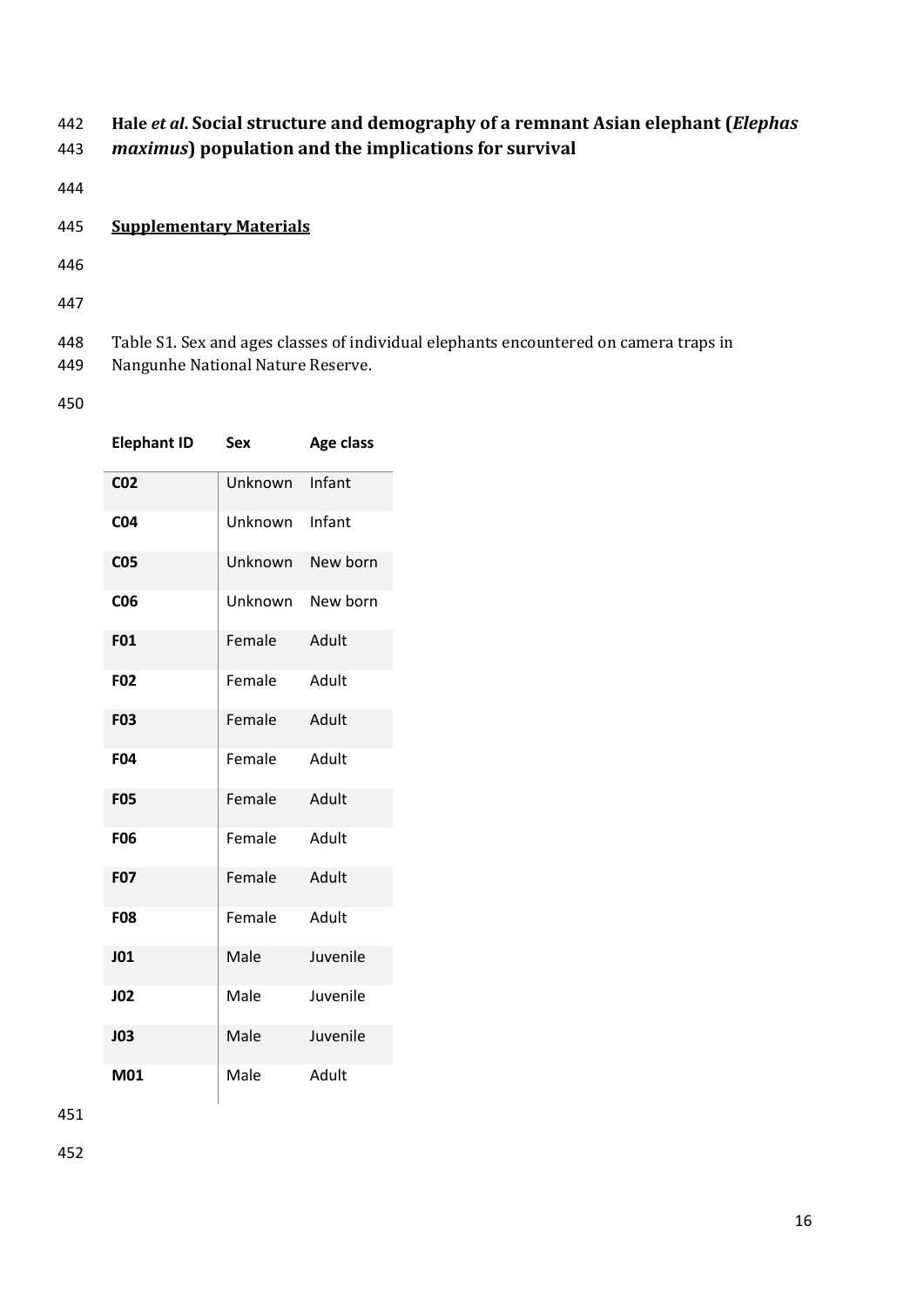- 453 Table S2. Encounter matrix between elephants in Nangunhe National Nature Reserve, showing
- 454 the number of occasions on which individuals were captured on camera trap images within 15
- 455 minutes of each other (after Head et al, 2013 see Methods in main text).

|                 | $\overline{CO2}$    | CO <sub>4</sub>         | C <sub>05</sub>          | C <sub>06</sub>         | <b>F01</b>     | <b>F02</b> | <b>F03</b>               | ${\bf F04}$             | <b>F05</b>               | <b>F06</b>               | <b>F07</b>               | <b>F08</b> | JO1                     | JO2          | <b>JO3</b>     | M01            |
|-----------------|---------------------|-------------------------|--------------------------|-------------------------|----------------|------------|--------------------------|-------------------------|--------------------------|--------------------------|--------------------------|------------|-------------------------|--------------|----------------|----------------|
| CO <sub>2</sub> | $\bar{\mathcal{L}}$ |                         |                          |                         |                |            |                          |                         |                          |                          |                          |            |                         |              |                |                |
| CO <sub>4</sub> |                     | $\bar{\phantom{a}}$     |                          |                         |                |            |                          |                         |                          |                          |                          |            |                         |              |                |                |
| C <sub>05</sub> |                     |                         | $\overline{\phantom{a}}$ |                         |                |            |                          |                         |                          |                          |                          |            |                         |              |                |                |
| C <sub>06</sub> |                     | $\overline{\mathbf{4}}$ | $\overline{2}$           | $\blacksquare$          |                |            |                          |                         |                          |                          |                          |            |                         |              |                |                |
| F01             |                     |                         |                          |                         | $\blacksquare$ |            |                          |                         |                          |                          |                          |            |                         |              |                |                |
| <b>F02</b>      | $\mathbf 1$         |                         |                          |                         |                | $\Box$     |                          |                         |                          |                          |                          |            |                         |              |                |                |
| F03             |                     |                         |                          |                         |                |            | $\overline{\phantom{a}}$ |                         |                          |                          |                          |            |                         |              |                |                |
| <b>F04</b>      |                     | $\overline{4}$          | $\overline{2}$           | $\overline{4}$          |                |            |                          | $\Box$                  |                          |                          |                          |            |                         |              |                |                |
| F05             |                     | $\overline{3}$          | $\overline{2}$           | $\overline{3}$          |                |            |                          |                         | $\overline{\phantom{a}}$ |                          |                          |            |                         |              |                |                |
| <b>F06</b>      |                     | $\overline{4}$          | $\overline{2}$           | $\overline{\mathbf{4}}$ |                |            |                          | $\overline{3}$          | $\overline{2}$           | $\overline{\phantom{a}}$ |                          |            |                         |              |                |                |
| F07             |                     |                         |                          |                         |                |            |                          |                         |                          |                          | $\overline{\phantom{a}}$ |            |                         |              |                |                |
| <b>F08</b>      |                     |                         |                          |                         |                |            |                          |                         |                          |                          |                          | $\Box$     |                         |              |                |                |
| JO1             |                     | $\overline{4}$          | $\overline{2}$           | $\overline{\mathbf{4}}$ |                |            |                          | $\overline{\mathbf{4}}$ | $\overline{3}$           | $\overline{\mathbf{4}}$  |                          |            | $\mathbb{L}$            |              |                |                |
| JO2             |                     | $\overline{3}$          | $\overline{2}$           | $\overline{3}$          |                |            |                          | $\overline{3}$          | $\overline{2}$           | $\overline{\mathbf{3}}$  |                          |            | $\overline{\mathbf{3}}$ | $\sim$       |                |                |
| J03             |                     | $\overline{\mathbf{4}}$ | $\overline{2}$           | $\overline{\mathbf{4}}$ |                |            |                          | $\overline{4}$          | $\overline{\mathbf{3}}$  | $\overline{4}$           |                          |            | $\overline{\mathbf{4}}$ | 3            | $\mathbb{L}^2$ |                |
| M <sub>01</sub> |                     | $\mathbf 1$             | $\mathbf 1$              | $\mathbf 1$             |                |            |                          | $\mathbf 1$             | $\mathbf 1$              | $\mathbf 1$              |                          |            | $\mathbf 1$             | $\mathbf{1}$ | $\mathbf 1$    | $\blacksquare$ |

458 Table S3. Individual elephant camera trapping capture histories in Nangunhe National Nature

459 Reserve, by date and camera ID. Elephant IDs indicate sex of adults ("M" or "F" prefixes

460 referring to males and females respectively), with juveniles and calves denoted with "J" and "C"

461 prefixes respectively.

|       |    |    | <b>May</b> |  |  |  |  |  |                               |
|-------|----|----|------------|--|--|--|--|--|-------------------------------|
|       |    | 25 | 28         |  |  |  |  |  |                               |
| Date: | フフ |    |            |  |  |  |  |  | 29 30 31 02 03 08 09 15 Total |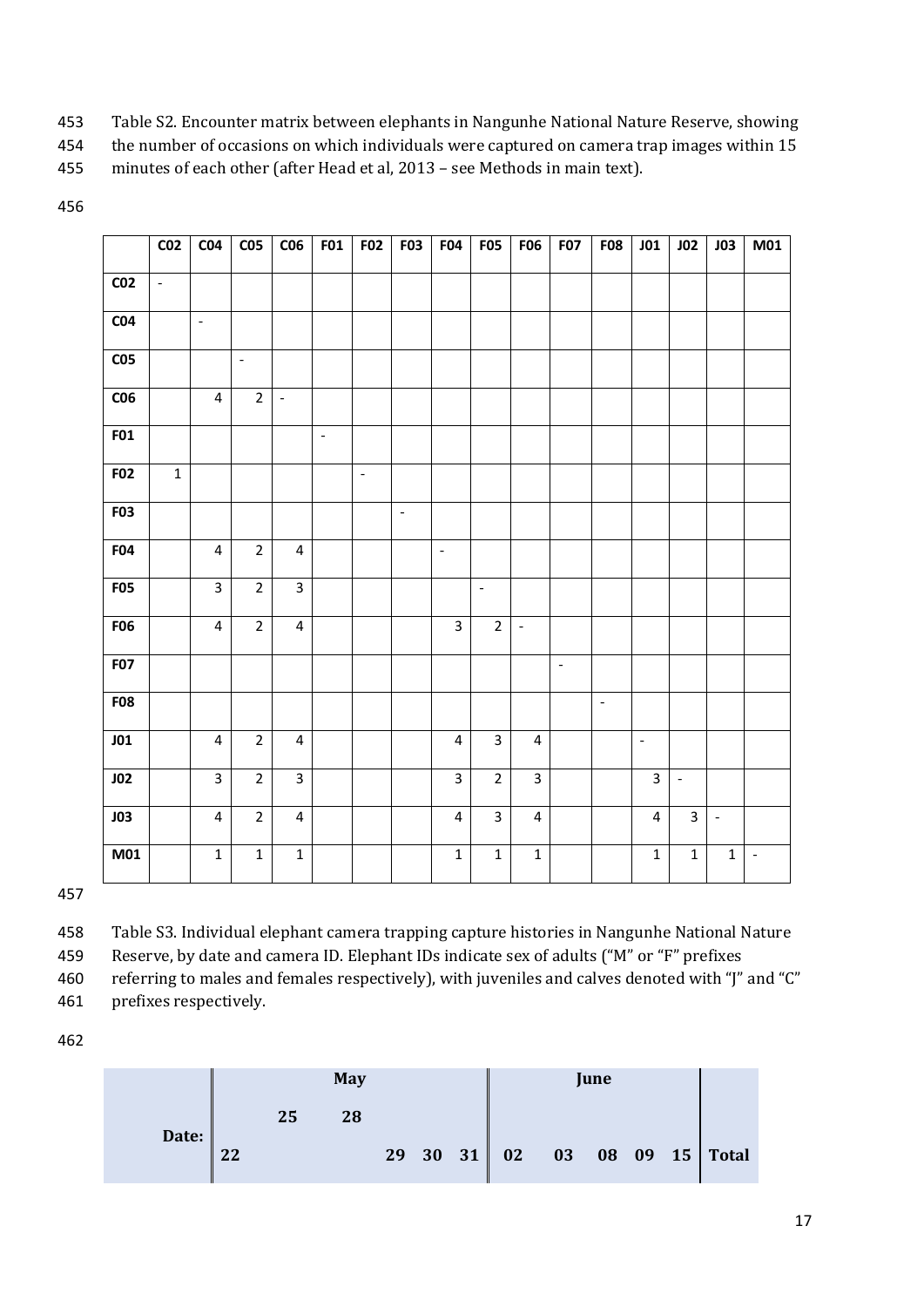| Camera ID:         | $\mathsf S$  | $\mathbf 1$  | 3           | $\boldsymbol{6}$ | $\overline{c}$ | 5            | $\sqrt{2}$   | $\sqrt{2}$       | $\boldsymbol{6}$        | 5                       | $\overline{4}$ | $\sqrt{2}$   | $\sqrt{2}$   | $\sqrt{3}$   |                         |
|--------------------|--------------|--------------|-------------|------------------|----------------|--------------|--------------|------------------|-------------------------|-------------------------|----------------|--------------|--------------|--------------|-------------------------|
| <b>Elephant ID</b> |              |              |             |                  |                |              |              |                  |                         |                         |                |              |              |              |                         |
| C <sub>02</sub>    |              |              |             |                  |                |              |              |                  |                         | $\mathbf{1}$            |                |              |              |              | $\mathbf{1}$            |
| C <sub>04</sub>    |              |              | $\mathbf 1$ |                  |                |              | $\mathbf 1$  | $\mathbf{1}$     |                         |                         |                | $\mathbf 1$  |              |              | $\overline{\mathbf{4}}$ |
| C <sub>05</sub>    |              |              | $\mathbf 1$ |                  |                |              |              |                  |                         |                         |                | $\mathbf{1}$ |              |              | $\overline{c}$          |
| C <sub>06</sub>    |              |              | $\mathbf 1$ |                  |                |              | $\mathbf 1$  | $\mathbf{1}$     |                         |                         |                | $\mathbf{1}$ |              |              | $\overline{4}$          |
| F01                | $\mathbf{1}$ |              |             | $\mathbf{1}$     |                | $\mathbf{1}$ |              |                  | $\overline{2}$          |                         | $\mathbf 1$    |              |              | $\mathbf{1}$ | $\overline{7}$          |
| ${\rm F}02$        |              |              |             |                  |                |              |              |                  |                         | $\mathbf{1}$            |                |              |              |              | $\mathbf 1$             |
| F03                |              | $\mathbf{1}$ |             |                  |                |              |              |                  |                         |                         |                |              |              |              | $\mathbf 1$             |
| ${\rm F}04$        |              |              | $\mathbf 1$ |                  |                |              | $\mathbf{1}$ | $\mathbf{1}$     |                         |                         |                | $\mathbf 1$  | $\mathbf{1}$ |              | 5                       |
| F05                |              |              | $\mathbf 1$ |                  |                |              |              | $\mathbf{1}$     |                         |                         |                | $\mathbf 1$  |              |              | 3                       |
| ${\rm F06}$        |              |              | $\mathbf 1$ |                  |                |              | $\mathbf{1}$ | $\mathbf{1}$     |                         |                         |                | $\mathbf 1$  | $\mathbf{1}$ |              | $\sqrt{5}$              |
| <b>F07</b>         |              |              |             |                  |                |              |              |                  |                         |                         |                | $\mathbf 1$  |              |              | $\mathbf 1$             |
| ${\rm F}08$        |              |              |             |                  |                |              |              |                  |                         |                         |                |              | $\mathbf 1$  |              | $\mathbf{1}$            |
| J01                |              |              | $\mathbf 1$ |                  |                |              | $\mathbf 1$  | $\mathbf{1}$     |                         |                         |                | $1\,$        |              |              | $\overline{4}$          |
| J02                |              |              | $\mathbf 1$ |                  |                |              | $\mathbf 1$  | $\mathbf{1}$     |                         |                         |                | $\mathbf 1$  |              |              | $\overline{4}$          |
| J03                |              |              | $\mathbf 1$ |                  |                |              | $\mathbf{1}$ | $\mathbf{1}$     |                         |                         |                | $\mathbf 1$  |              |              | $\overline{4}$          |
| M <sub>01</sub>    |              |              | $\mathbf 1$ |                  | $\mathbf{1}$   |              | $\mathbf 1$  | $\mathbf{1}$     |                         |                         |                |              |              |              | $\overline{4}$          |
| <b>Total</b>       | $\mathbf{1}$ | $\mathbf{1}$ | 10          | $\mathbf{1}$     | $\mathbf{1}$   | $\mathbf{1}$ | $\bf{8}$     | $\boldsymbol{9}$ | $\overline{\mathbf{2}}$ | $\overline{\mathbf{2}}$ | $\mathbf{1}$   | 10           | 3            | $\mathbf{1}$ | 51                      |

464

465

466 Figure S1. Accumulation curve for number of individual elephants encountered in Nangunhe

467 National Nature Reserve during camera trapping during May and June 2017.